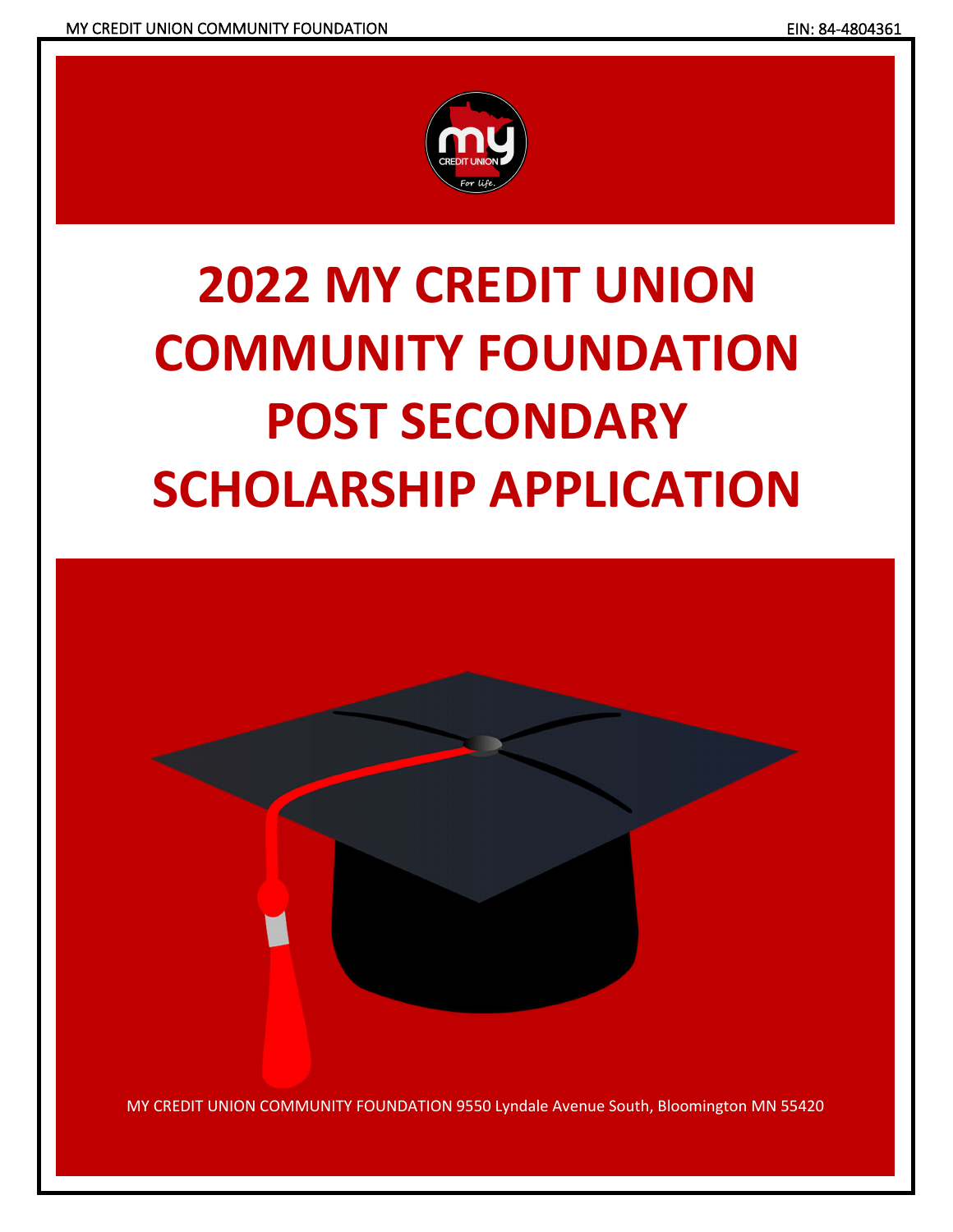January 1, 2022

Dear MY CREDIT UNION COMMUNITY FOUNDATION Scholarship Applicant:

Thank you for considering the 2022 MY CREDIT UNION COMMUNITY FOUNDATION Post-Secondary Scholarship. You may notice a few new things about the program in 2022.

- Scholarships are now funded via the new MY CREDIT UNION COMMUNITY FOUNDATION
- The program now features 5 annual scholarship scholarship awards of \$1,500 (an increase from \$1,000 in previous years) for deserving MY CREDIT UNION high school seniors.

As you complete the 2022 MY scholarship application process, remember these scholarships are funded by your fellow 24,000 MY CREDIT UNION members and the fundraising activities of the aforementioned MY CREDIT UNION COMMUNITY FOUNDATION.

Review the enclosed application materials. If you have questions as you move forward with your scholarship submission, please contact MY CREDIT UNION at 612.798.7100 and MY staff will be more than happy to assist you.

Due to the high volume of scholarship applications received annually only winning submissions are notified, but we wish all candidates the best as they pursue their dreams.

Sincerely,

Greg Worthen President MY CREDIT UNION

Jim Habeck Board Chairperson MY CREDIT UNION

Todd Barduson Executive Director MY CREDIT UNION COMMUNITY FOUNDATION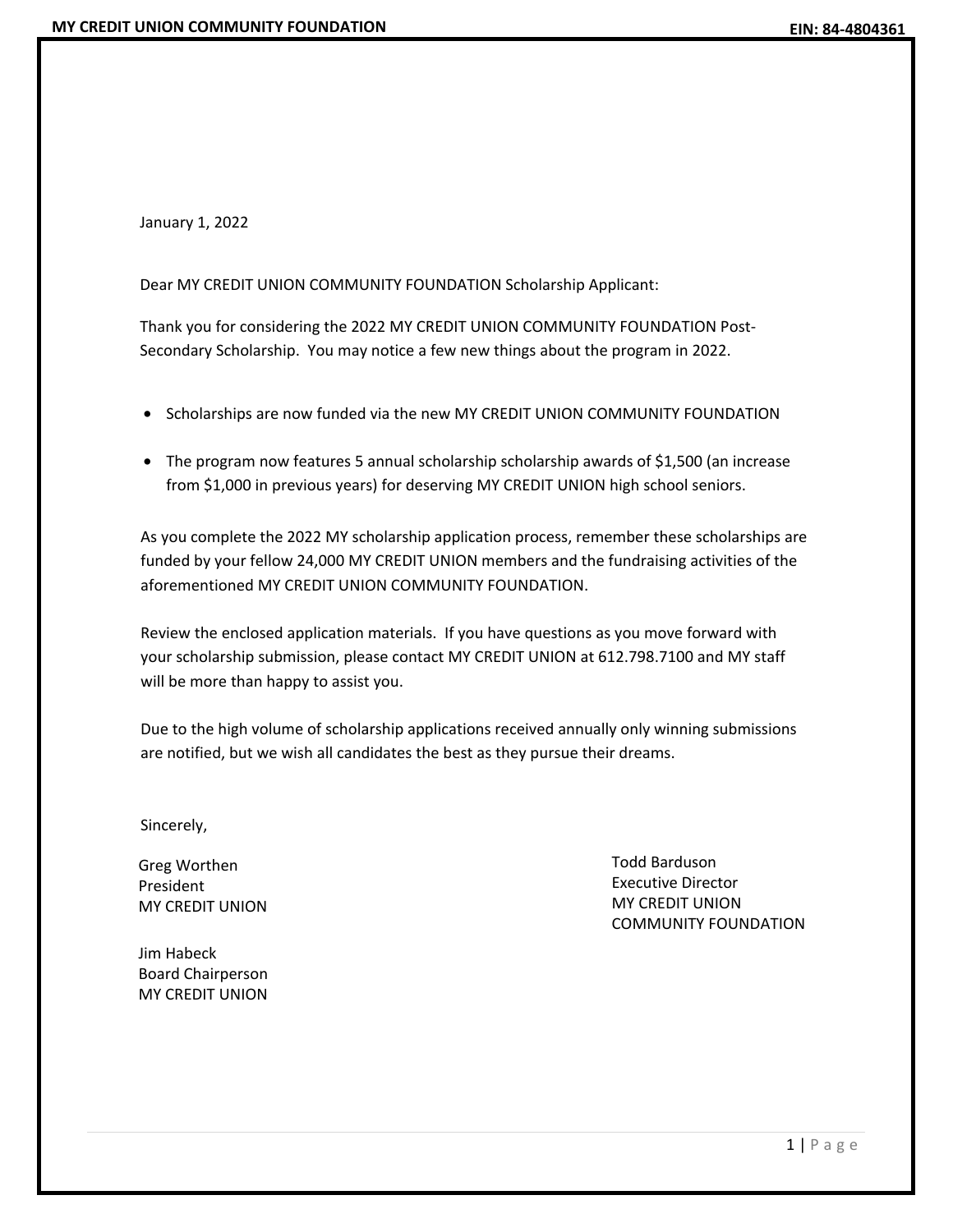# **2022 MY CREDIT UNION COMMUNITY FOUNDATION Scholarship Program**

MY CREDIT UNION COMMUNITY FOUNDATION will award up to 5 - \$1,500 scholarships to qualified high school seniors in 2022 who are pursuing post-secondary degrees upon graduation.

### **Eligibility Requirements Include:**

- Primary MY CREDIT UNION membership prior to applying. (Not under parent/guardian account your own account.)
- Persons who live, work, worship, attend school or volunteer in Hennepin, Dakota, Scott, Carver, Rice or Le Sueur Counties are eligible for primary membership at MY CREDIT UNION. Other requirements may apply.
- Maintain primary MY CREDIT UNION membership through award period, otherwise funds may not be awarded.
- Must be a member in good standing to be considered and to receive award.
- Must complete application and submit it by 12 p.m. on Saturday, April 2, 2022.
- Previous MY CREDIT UNION COMMUNITY FOUNDATION Scholarship Award Winners and MY CREDIT UNION employees are not eligible to apply.

# **Application Checklist:**

To be considered - an applicant must submit:

- $\Box$  A completed, original signed application, including applicant's MY CREDIT UNION member number.
- $\Box$  Attached answers to the essay questions.
- $\Box$  Resume listing honors, awards, achievements, extra-curricular & volunteer activities.
- $\Box$  ACT or SAT test scores validated by the high school or testing agency.
- $\Box$  Certified high school transcript with GPA from the end of the most recent school year.
- $\Box$  One letter of recommendation
- $\Box$  Please reach out to MY CREDIT UNION prior to application deadline if encountering problems completing checklist items.

**We must receive completed applications no later than 12 p.m. Saturday, April 2, 2022**. Please submit **ATTN: MY CREDIT UNION COMMUNITY FOUNDATION Scholarship Committee**. Late submissions will not be considered.

# **Judging/Notification/Awards**

- A. Judging is conducted by an impartial committee. All decisions are final.
- B. Winners will be informed the first week of May, if not sooner. By accepting a MY CREDIT UNION COMMUNITY FOUNDATION scholarship award, winners agree their name and likeness can be used for publicity purposes.
- C. Award checks will be issued jointly to the winner and the school they will be attending.
- D. Prior to Fall Classes in 2022, winners must confirm and submit the school name and address the award check should be mailed to along with any additional requirements of their school.
- E. Award must be used in the fall of 2022 and will not be carried beyond 2022 if funds go unused.